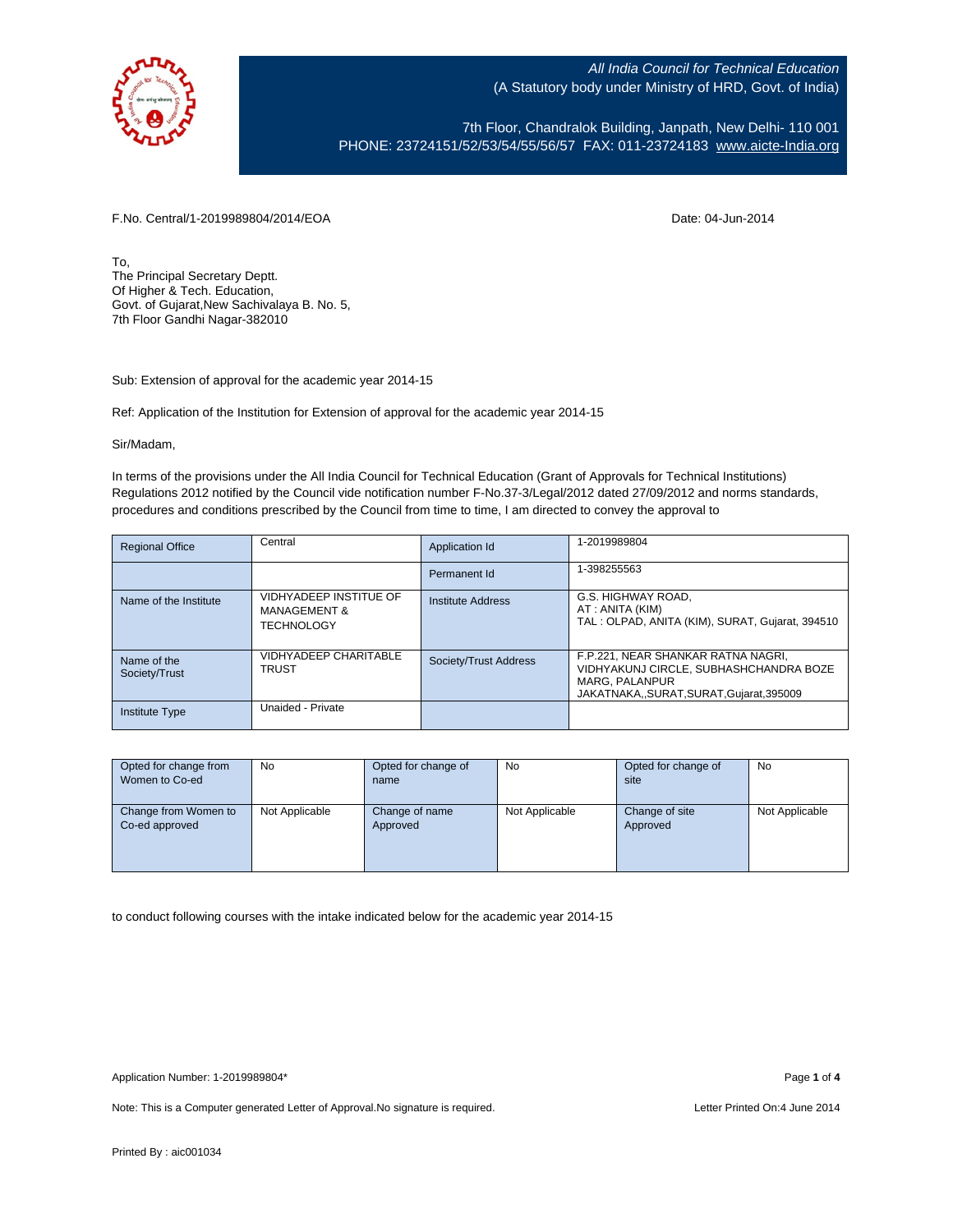

7th Floor, Chandralok Building, Janpath, New Delhi- 110 001 PHONE: 23724151/52/53/54/55/56/57 FAX: 011-23724183 [www.aicte-India.org](http://www.aicte-india.org/)

| Application Id: 1-2019989804                          |              | Course                                     |                                                                 | <b>Affiliating Body</b>    |                                                      |                |                              |                     |                     |                                          |
|-------------------------------------------------------|--------------|--------------------------------------------|-----------------------------------------------------------------|----------------------------|------------------------------------------------------|----------------|------------------------------|---------------------|---------------------|------------------------------------------|
| Program                                               | Shift        | Level                                      |                                                                 | Full/Part Time             |                                                      | Intake 2013-14 | Intake Approved for<br>14-15 | NRI Approval status | PIO Approval status | Foreign Collaboration<br>Approval status |
| <b>ENGINEERING</b><br><b>AND</b><br><b>TECHNOLOGY</b> | 1st<br>Shift | <b>UNDER</b><br><b>GRADUA</b><br><b>TE</b> | <b>CIVIL</b><br><b>ENGINEERING</b>                              | <b>FULL</b><br><b>TIME</b> | Gujarat<br>Technological<br>University,<br>Ahmedabad | 60             | 120                          | No                  | No                  | ${\sf N}$                                |
| <b>ENGINEERING</b><br><b>AND</b><br><b>TECHNOLOGY</b> | 1st<br>Shift | <b>UNDER</b><br><b>GRADUA</b><br>TE        | <b>COMPUTER</b><br><b>ENGINEERING</b>                           | <b>FULL</b><br><b>TIME</b> | Gujarat<br>Technological<br>University,<br>Ahmedabad | 60             | 60                           | No                  | No                  | N                                        |
| <b>ENGINEERING</b><br><b>AND</b><br><b>TECHNOLOGY</b> | 1st<br>Shift | <b>UNDER</b><br><b>GRADUA</b><br><b>TE</b> | <b>ELECTRICAL</b><br><b>ENGINEERING</b>                         | <b>FULL</b><br><b>TIME</b> | Gujarat<br>Technological<br>University,<br>Ahmedabad | 120            | 120                          | <b>No</b>           | <b>No</b>           | N                                        |
| <b>ENGINEERING</b><br><b>AND</b><br><b>TECHNOLOGY</b> | 1st<br>Shift | <b>UNDER</b><br><b>GRADUA</b><br><b>TE</b> | <b>ELECTRONICS &amp;</b><br><b>COMMUNICATION</b><br><b>ENGG</b> | <b>FULL</b><br><b>TIME</b> | Gujarat<br>Technological<br>University,<br>Ahmedabad | 60             | 60                           | <b>No</b>           | <b>No</b>           | N                                        |
| <b>ENGINEERING</b><br><b>AND</b><br><b>TECHNOLOGY</b> | 1st<br>Shift | <b>UNDER</b><br><b>GRADUA</b><br>TE        | <b>MECHANICAL</b><br><b>ENGINEERING</b>                         | <b>FULL</b><br><b>TIME</b> | Gujarat<br>Technological<br>University,<br>Ahmedabad | 120            | 180                          | <b>No</b>           | <b>No</b>           | N                                        |
| <b>ENGINEERING</b><br><b>AND</b><br><b>TECHNOLOGY</b> | 2nd<br>Shift | <b>DIPLOMA</b>                             | <b>CIVIL</b><br><b>ENGINEERING</b>                              | <b>FULL</b><br><b>TIME</b> | Gujarat<br>Technological<br>University               | $\Omega$       | 60                           | <b>No</b>           | <b>No</b>           | N                                        |
| <b>ENGINEERING</b><br><b>AND</b><br><b>TECHNOLOGY</b> | 2nd<br>Shift | <b>DIPLOMA</b>                             | <b>ELECTRICAL</b><br><b>ENGINEERING</b>                         | <b>FULL</b><br><b>TIME</b> | Gujarat<br>Technological<br>University,<br>Ahmedabad | 60             | 60                           | <b>No</b>           | <b>No</b>           | N                                        |
| <b>ENGINEERING</b><br><b>AND</b><br><b>TECHNOLOGY</b> | 2nd<br>Shift | <b>DIPLOMA</b>                             | <b>MECHANICAL</b><br><b>ENGINEERING</b>                         | <b>FULL</b><br><b>TIME</b> | Gujarat<br>Technological<br>University,<br>Ahmedabad | 60             | 60                           | No                  | No                  | N                                        |

• Validity of the course details may be verified at www.aicte-india.org>departments>approvals

Application Number: 1-2019989804\* Page **2** of **4**

Note: This is a Computer generated Letter of Approval.No signature is required. <br>
Letter Printed On:4 June 2014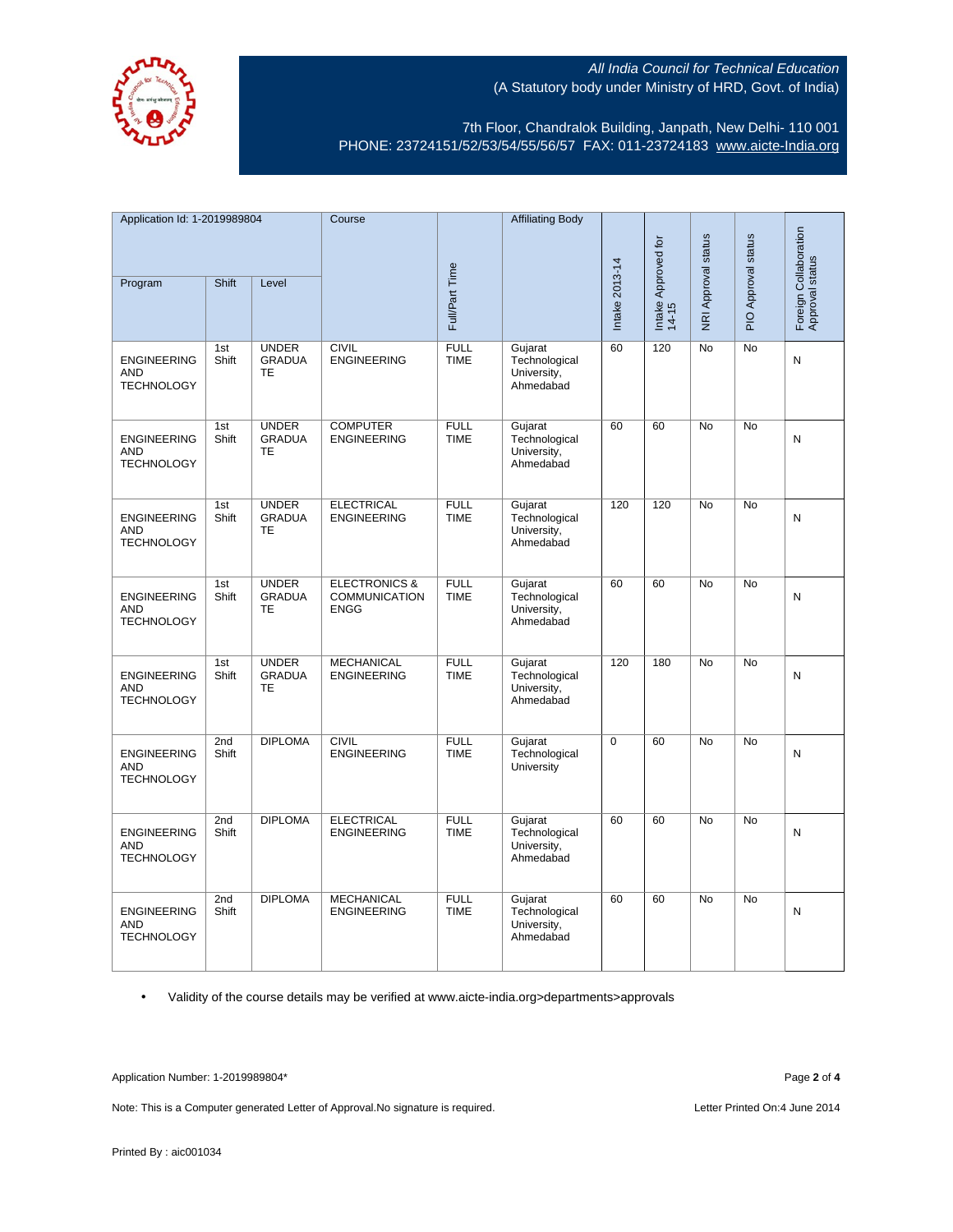

7th Floor, Chandralok Building, Janpath, New Delhi- 110 001 PHONE: 23724151/52/53/54/55/56/57 FAX: 011-23724183 [www.aicte-India.org](http://www.aicte-india.org/)

The above mentioned approval is subject to the condition that VIDHYADEEP INSTITUE OF MANAGEMENT & TECHNOLOGY shall follow and adhere to the Regulations, guidelines and directions issued by AICTE from time to time and the undertaking / affidavit given by the institution along with the application submitted by the institution on portal and subsequently upload and update the student/ faculty/ other data on portal as per the time schedule which will be intimated by AICTE.

In case of any differences in content in this Computer generated Extension of Approval Letter, the content/information as approved by the Executive Council / General Council as available on the record of AICTE shall be final and binding.

Strict compliance of Anti-Ragging Regulation:- Approval is subject to strict compliance of provisions made in AICTE Regulation notified vide F. No. 37-3/Legal/AICTE/2009 dated July 1, 2009 for Prevention and Prohibition of Ragging in Technical Institutions. In case Institution fails to take adequate steps to Prevent Ragging or fails to act in accordance with AICTE Regulation or fails to punish perpetrators or incidents of Ragging, it will be liable to take any action as defined under clause 9(4) of the said Regulation.

**(Dr. Kuncheria P. Isaac)**

Member Secretary, AICTE

Copy to:

- **1. The Regional Officer,** All India Council for Technical Education Tagore Hostel-2, Shamla Hills Bhopal-462 002, Madhya Pradesh
- **2. The Director Of Technical Education,** Gujarat
- **3. The Registrar,** Gujarat Technological University
- **4. The Principal / Director,**

VIDHYADEEP INSTITUE OF MANAGEMENT & TECHNOLOGY G.S. HIGHWAY ROAD, AT : ANITA (KIM) TAL : OLPAD, ANITA (KIM),SURAT, Gujarat,394510

Application Number: 1-2019989804\* Page **3** of **4**

Note: This is a Computer generated Letter of Approval.No signature is required. Letter Printed On:4 June 2014

**<sup>5.</sup> The Secretary / Chairman,** VIDHYADEEP CHARITABLE TRUST F.P.221, NEAR SHANKAR RATNA NAGRI, VIDHYAKUNJ CIRCLE, SUBHASHCHANDRA BOZE MARG, PALANPUR JAKATNAKA,, SURAT,SURAT, Gujarat,395009